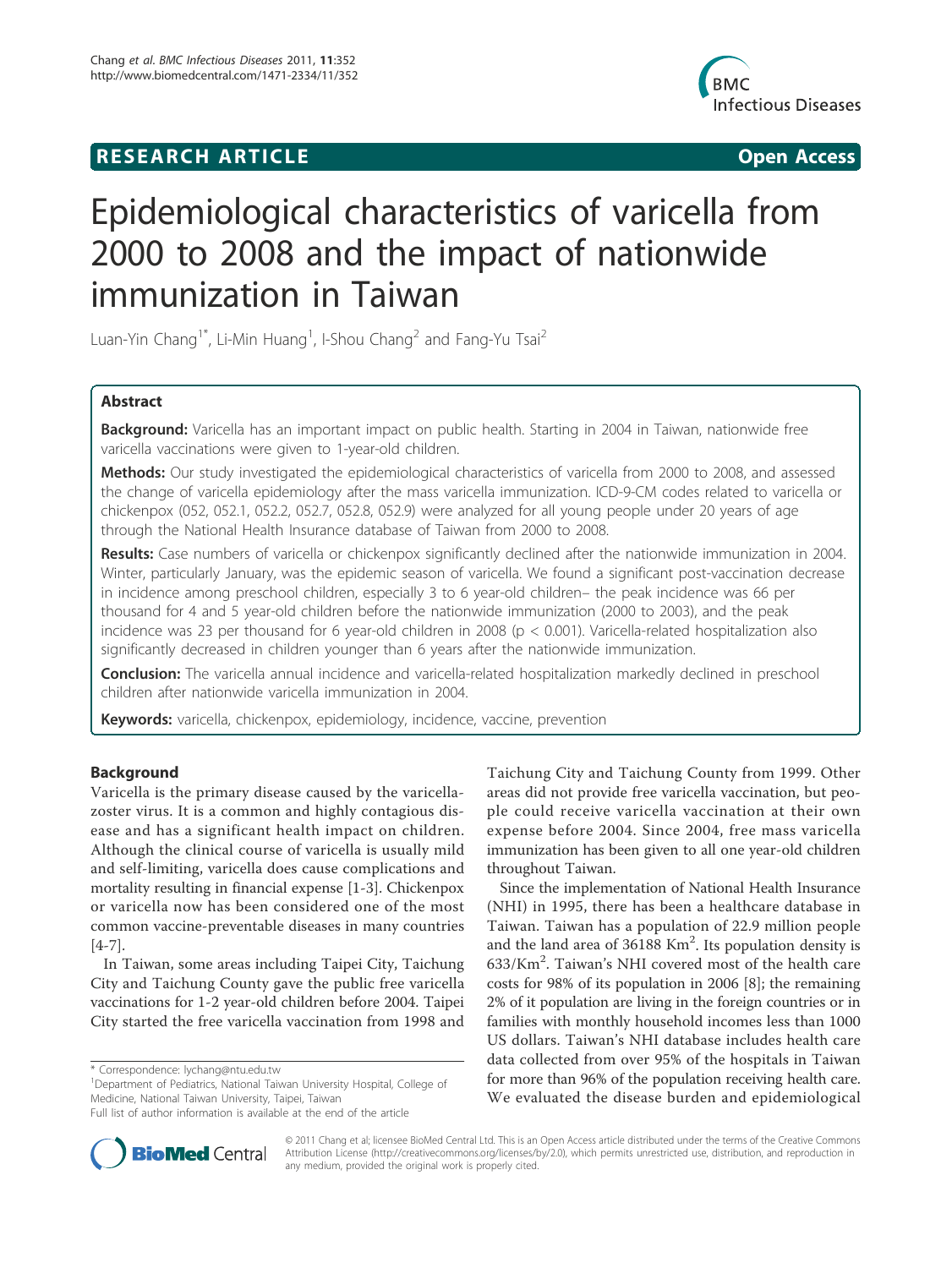characteristics of varicella by using the NHI database to find out the age-specific incidences, seasonal distribution and varicella-related hospitalization from 2000 to 2008– the period covering pre- and post-public free vaccination– so we could compare the epidemiological characteristics of varicella before and after the mass immunization.

## **Methods**

## Vaccination

The administration of a live attenuated varicella vaccine was licensed in Taiwan in 1997. Both Merck and GlaxoSmithKline, pharmaceutical companies, provided the varicella vaccines in Taiwan. In 2004 the varicella vaccine was incorporated into Taiwan's national immunization program, and all 1-year-old children could receive the varicella vaccine for free. The varicella coverage rate for 1-year-old children was 94% for the 2003 birth cohort, 95% for the 2004 cohort, and 97% for the 2005, 2006, and 2007 birth cohorts according to Taiwan's National Immunization Information System which was developed in the early 1990s [9]. When a child received a vaccine, his or her vaccination would not only be recorded in a child's vaccination handbook but would also be reported to the National Immunization Information System.

## Data collection

Taiwan's National Health Insurance (NHI) covered most of the health care costs for 98% of its population. Taiwan's NHI database includes health care data collected from over 95% of the hospitals in Taiwan for more than 98% of the population receiving health care. From this database, hospitalization and outpatient healthcare records were collected from 2000 to 2008, and International Classifications of Diseases, Ninth Revision, Clinical Modification (ICD-9-CM) codes related to varicella or chickenpox were analyzed for all the population. The age-specific annual incidence and hospitalization rate were calculated. For calculating the annual populationbased incidence, the annual incidence was calculated by dividing the number of varicella-related diseases by the population, which was obtained from Department of Statistics, Ministry of the Interior, Taiwan from 2000 to 2008 [10].

## Definitions

ICD-9-CM codes for chickenpox or varicella include the following: 052 chickenpox; 052.0 post-varicella encephalitis, post-chickenpox encephalitis; 052.1 varicella (hemorrhagic) pneumonitis; 052.7 with other specified complications; 052.8 with unspecified complication; 052.9 varicella without mention of complication.

For complications, we define varicella or chickenpox patients to have complications in cases where the patients had both ICD-9-CM codes for varicella or chickenpox (052 and the other related codes) and also ICD-9-CM codes for varicella-related complications which include the following: central nervous system including 320 meningitis, 322 cerebellitis, 323 encephalitis, 348 encephalopathy, 351 facial palsy, 331.81 Reye's syndrome, 780.3 febrile convulsion/seizure; skin and soft tissue including 680-686 cellulites and abscess, 035 erysipela, 728 pyomyositis and necrotizing fasciitis, 373 & 376.01 blepharitis, 034 & 041 scarlet fever and streptococcal or staphylococcal infection; skeletal system including 711 arthritis, 730-733 osteomyelitis; lower respiratory tract infection including 480-487 pneumonia, 510-519 pneumonitis, 466 & 490 bronchitis; hematological system- 287 thrombocytopenia, 283 & 285 anemia, 288 neutropenia; 038 & 790 & 995.91-995.92 for sepsis and bacteremia; 040-041 for other bacterial infection; 422 cardiomyopathy, 425 myocarditis; 070.5 & 070.9 & 573 for hepatitis.

## **Statistics**

In univariate analysis, categorical variables were compared with chi-square or Fisher's exact test; continuous variables were analyzed with Student's t test. The difference of annual incidence among various age groups, the difference of annual incidences in different years, and the difference in seasonal distribution were measured with appropriate  $\chi^2$  test. A p value of < 0.05 was considered to be statistically significant. All statistical analyses were performed with SAS software, version 9.0.

## **Results**

Number of cases before and after the mass immunization The monthly distribution of case numbers from 2000 to 2008 is demonstrated in Figure 1. Case numbers markedly declined after the mass immunization in 2004, the highest monthly number was 23460 in January 2000, and the lowest was 2016 in September 2008. The peak of varicella usually occurred during winter, especially in January.

### Age distribution

Overall age-specific case numbers and the cumulative percentage of varicella in children from 2000 to 2008 are shown in Figure 2, those of 2000 in Figure 3, and those of 2008 in Figure 4. Children younger than 10 years old represented 89% of all the cases and the peak age was 3 to 6 years from 2000 to 2008 (Figure 2). However, the age distribution changed significantly after the mass immunization ( $p < 0.001$ ): 73% of varicella cases were children less than 6 years of age in 2000 (before the mass immunization, Figure 3) but only 24% of the cases were children younger than 6 years of age in 2008 (4 years after the mass immunization, Figure 4). In comparison with age-specific case numbers of 2000 (Figure 3), those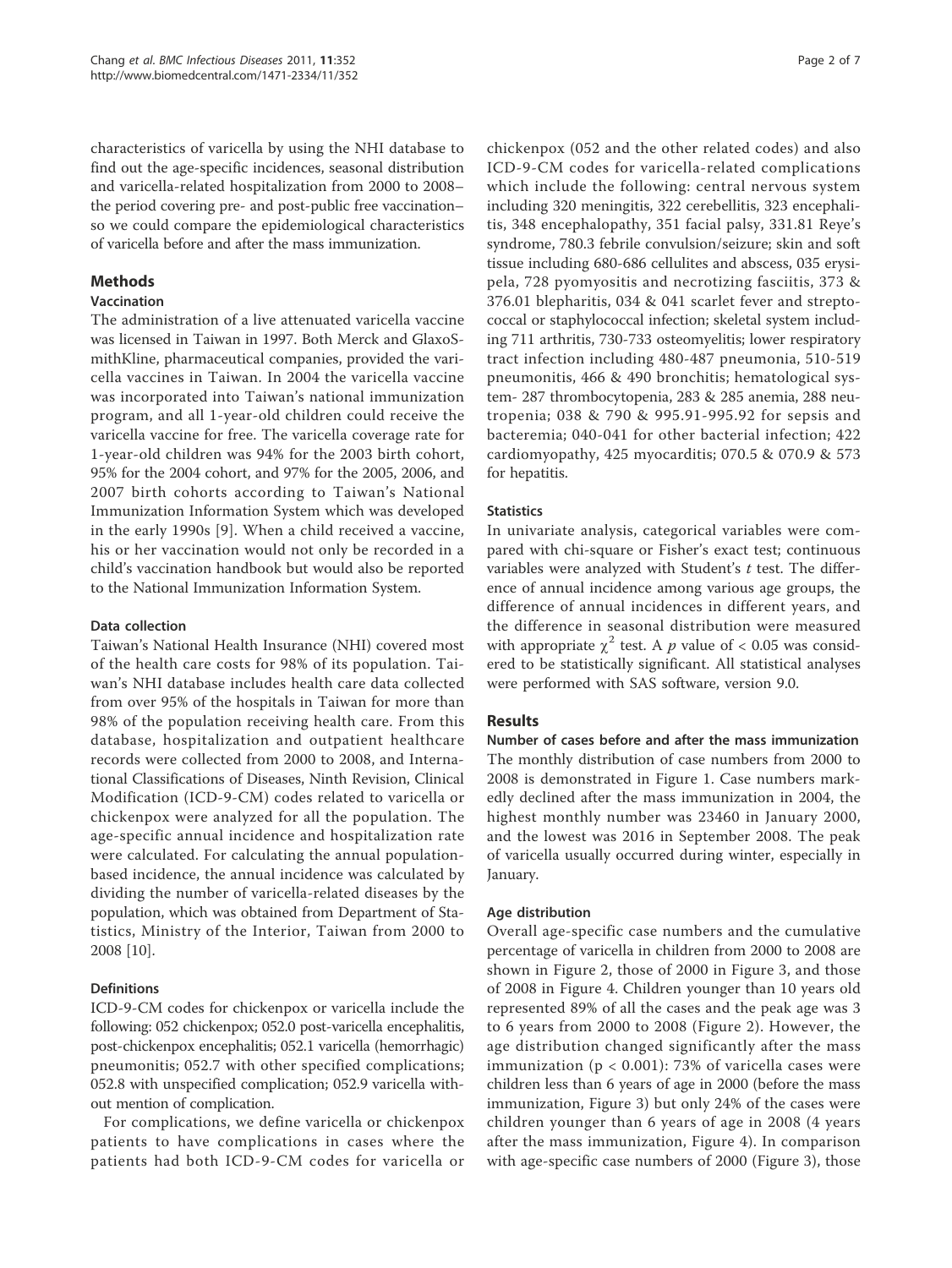

of 2008 were significantly lower (Figure 4) ( $p < 0.01$ ). In 2008, school children had more varicella cases than the kindergarteners.

## Age-specific annual incidence

Figure 5 demonstrates the age-specific annual incidence of varicella before and after the nationwide immunization. In

2000 to 2003 (before the nationwide immunization), the peak incidence was in 4 and 5-year-old children with annual incidence of 66 per thousand while in 2008, the peak incidence occurred in 6-year-old children with annual incidence of 23 per thousand ( $p < 0.01$ ). After the nationwide immunization in 2004, the annual incidence significantly decreased among children younger than 7

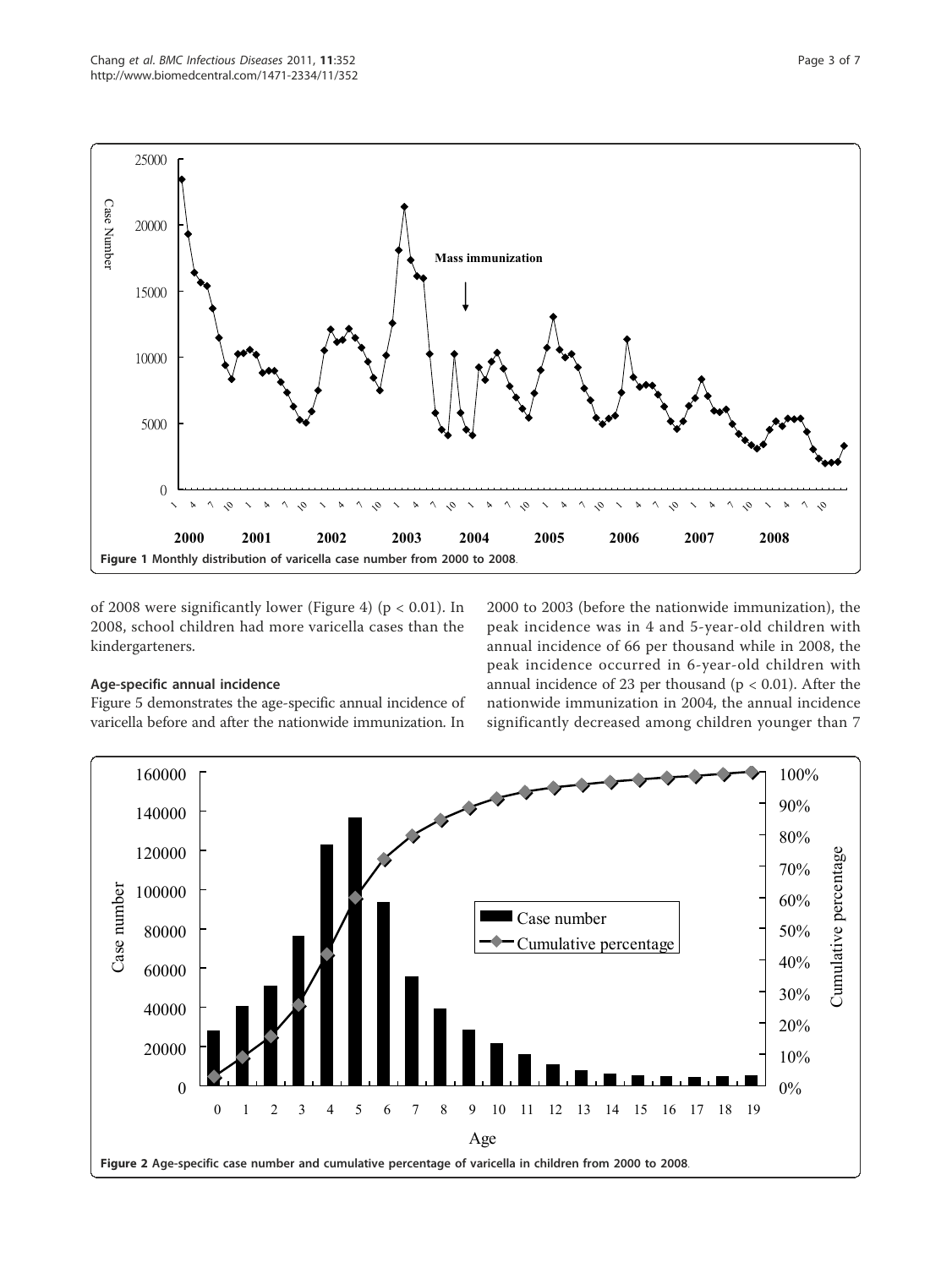

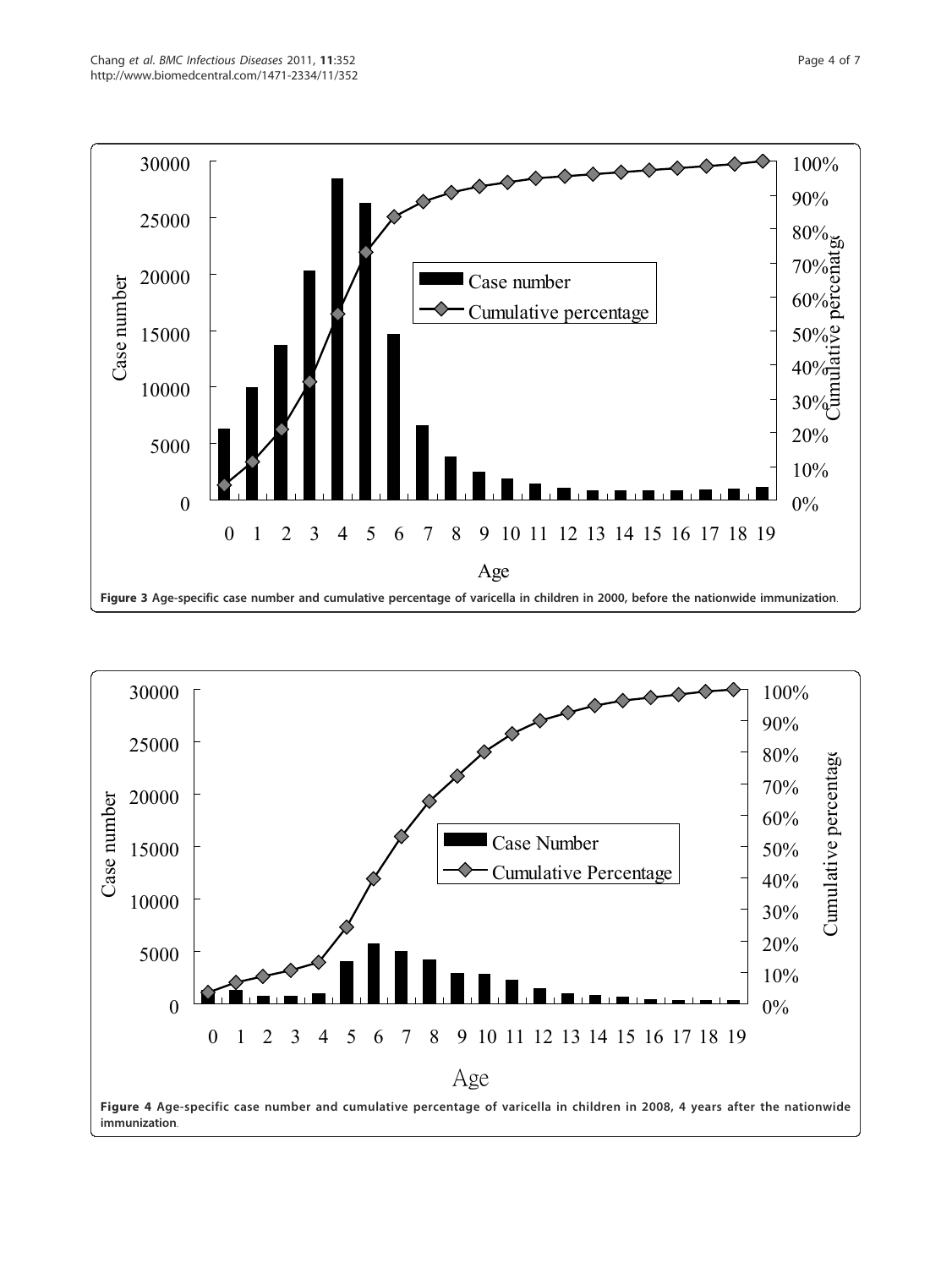

years of age. In 2008, the annual incidence (6.8 per thousand) of infants who could not receive the varicella vaccine was even higher than that (3.2 to 5.9 per thousand) of 1 to 4-year-old children. Children beyond 7 years had similar annual incidence before and after the mass immunization.

#### Age-specific varicella-related hospitalization incidence

The proportion of the number of varicella-related hospitalization to the number of overall varicella cases was the highest in infants and declined with age in children. Figure 6 shows that the annual incidence of varicellarelated hospitalization was the highest in infants. In comparison with the annual incidence of 2000 to 2003 (before the nationwide immunization), the annual incidence of hospitalization significantly declined in children younger than 6 years of age from 2004 to 2008 (p < 0.01). From 2000 to 2008, the annual incidence of preschool children decreased obviously with the year.

#### Complications

Among the 21829 hospitalized cases, 561 (2.57%) had central nervous system complications, 2721 (12.47%) had skin or soft tissue infections, 4740 (21.71%) had lower respiratory tract infections, 493 (2.26%) had hematological complications, 281 (1.29%) had septicemia or bacteremia, and 721 (3.30%) had hepatitis.

Twelve children died and Table 1 lists the demography and complications of the 12 fatal varicella cases. Five of them had underlying diseases including 2 with acute lymphoblastic leukemia, 1 with severe combined immunodeficiency, 1 with enzymopathy, and 1 with pulmonary vascular anomaly. Most of them had complications of septicemia, skin or soft tissue infections, or encephalitis, and 1 had Reye syndrome.

#### **Discussion**

Nationwide varicella immunization has resulted in a marked reduction of varicella incidence and varicellarelated hospitalization in children younger than 6 years of age in Taiwan. The impact of mass varicella immunization has so far made it possible for most preschool children to be free of varicella and varicella-related hospitalization in Taiwan. However, children beyond 7 years of age had similar annual incidence before and after the mass immunization.

As Figure 3 shows the age distribution before the mass immunization in 2000, the peak age of varicella was 3 to 6 years, which was also the age group of kindergarteners. Kindergarteners might have more exposure to varicella and also their hand hygiene and sanitation levels are generally not as high as adults' or older school children's, who may in turn lead to more varicella cases in kindergarteners without mass immunization (Figure 3). However, after the mass immunization, we observed more varicella cases in the school children than those in 3 to 4-year-old kindergarteners (Figure 4), who were supposed to have received the free varicella vaccine at 1 year of age. Therefore, mass immunization has changed the age distribution of varicella cases significantly and the peak age has subsequently moved to older children without previous immunization.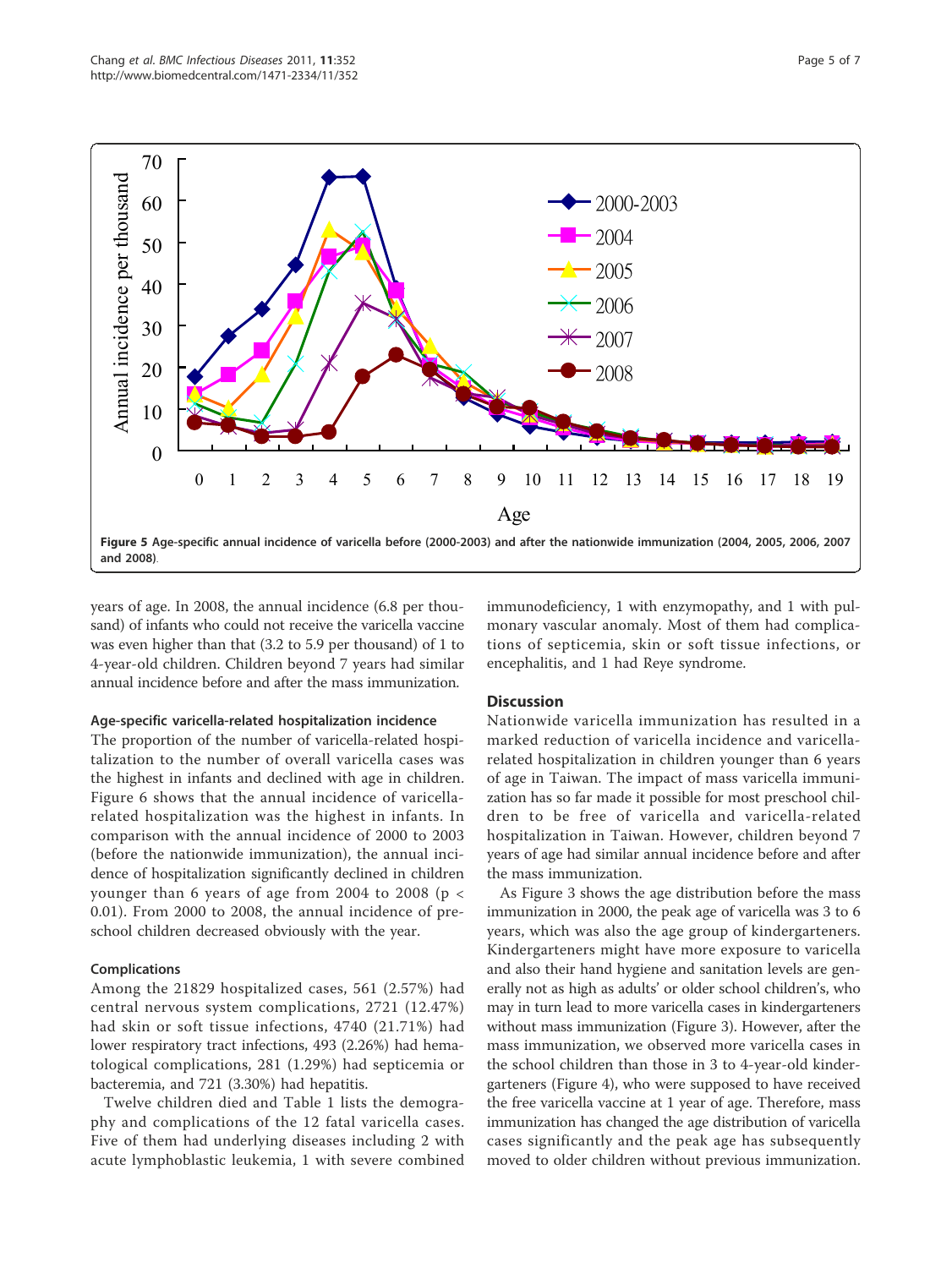

Similar results were also reported by Lian et al who found that the greatest decrease in varicella incidence occurred in children aged below 6 and the incidence of varicella shifted to older age groups after implementation of the one-dose varicella vaccination policy [11]. Lian et al also found that the incidence in early launch areas was significantly lower than that in the other areas in Taiwan [11]. Our study additionally reported the seasonality, varicellarelated hospitalization and complications from 2000 to 2008 in Taiwan. Moreover, our data in this study is nationwide rather than the selected sample size like that of Lian et al's study.

We found that the annual incidence of children beyond 7 years of age was similar before and after mass immunization. It's because most of the school children were not allowed to receive the free varicella vaccine. Thus, the varicella incidence of the school children did not change significantly after the mass immunization in this study. We suppose that the annual incidence of school children may decrease several years later if the immunized children grow up to be 6 to 12 years old. However, we have to follow up on the impact of mass immunization on school children to prove the above assumption several years later.

| Year | Age | Sex | Underlying disease               | <b>Complications</b>                                             |
|------|-----|-----|----------------------------------|------------------------------------------------------------------|
| 2000 |     | F   | Nil                              | Encephalitis, septic shock                                       |
| 2000 |     | M   | Unspecified Enzymopathy          | Pseudomonas septicemia                                           |
| 2000 | 4   | F   | Acute lymphoblastic leukemia     | Septicemia                                                       |
| 2001 | 5   | F   | Nil                              | Encephalitis, septicemia                                         |
| 2001 | 6   | F   | Nil                              | Sudden death                                                     |
| 2002 | 3   | F   | Nil                              | Respiratory failure                                              |
| 2002 | 3   | M   | Acute lymphoblastic leukemia     | Not mentioned                                                    |
| 2003 | 2   | F   | Nil                              | Skin/soft tissue infections, streptococcal septicemia            |
| 2004 | 16  | M   | Nil                              | Skin/soft tissue infections, pneumonia, septicemia               |
| 2005 |     | F   | Nil                              | Reve's syndrome                                                  |
| 2006 |     | M   | Severe combined immunodeficiency | Acute and subacute hepatic necrosis, gastrointestinal hemorrhage |
| 2007 | 0   | M   | Pulmonary vascular anomaly       | Hemoptysis, acute respiratory failure                            |

Table 1 Demography and complications of 12 fatal varicella cases